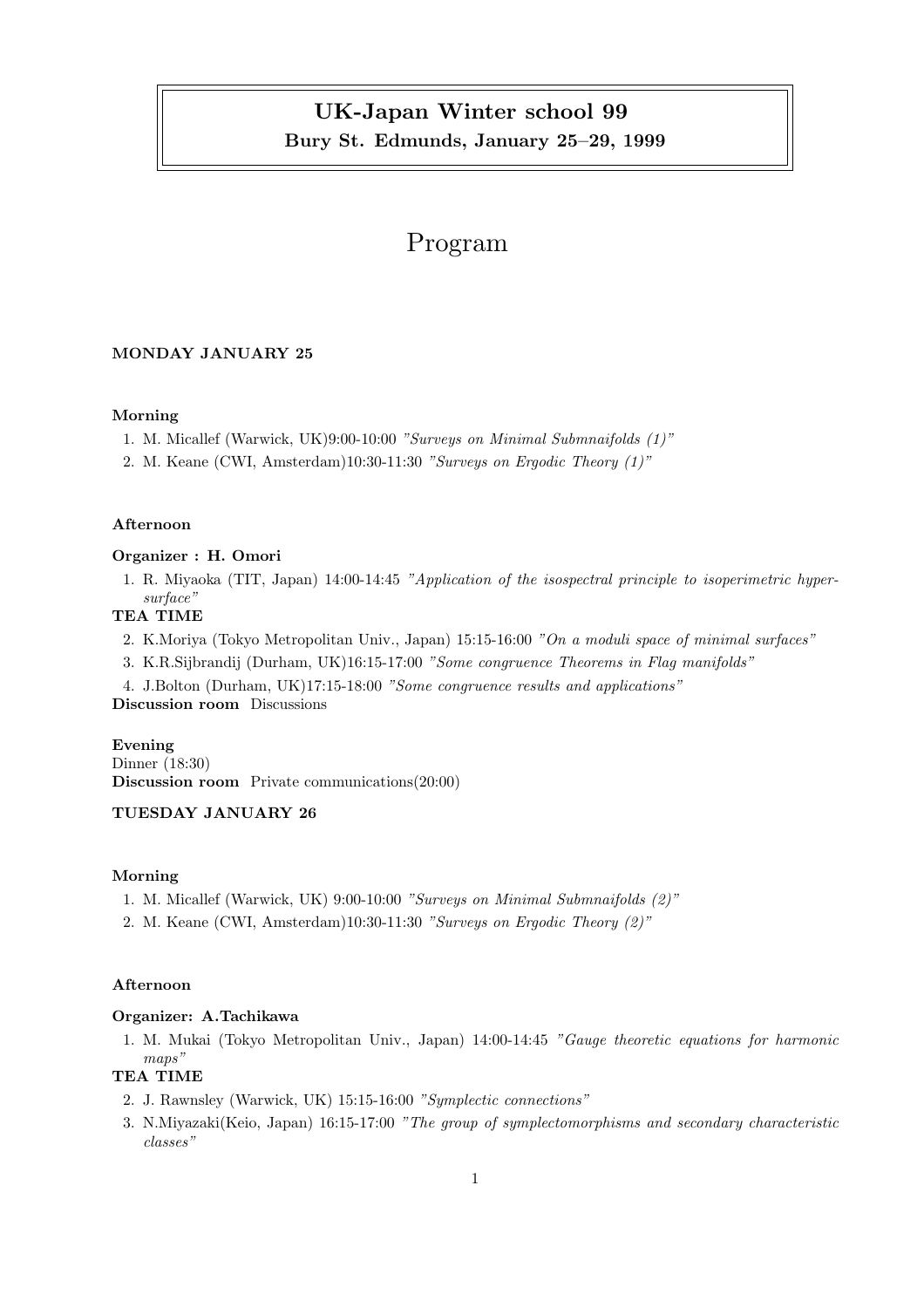4. J. Berndt (Hull, UK) 17:15-18:00 "Cohomogenety One Actons"

Evening Dinner (18:30) Discussion room Private communications(20:00)

## WEDNESDAY JANUARY 27

#### Morning

- 1. M. Keane (CWI, Amsterdam) 9:00-10:00 "Surveys on Ergodic Theory (3)"
- 2. M. Keane (CWI, Amsterdam) 10:15-11:15 "Surveys on Ergodic Theory (4)"

Afternoon NO LECTURES

## EXCURSIONS:VISITING TO CAMBRIDGE

## THURSDAY JANUARY 28

#### Morning

- 1. M. Micallef (Warwick, UK) 9:00-10:00 "Surveys on Minimal Submnaifolds (3)"
- 2. M. Micallef (Warwick, UK) 10:30-11:30 "Surveys on Minimal Submnaifolds (4)"

#### Afternoon-Parallel session

#### Geometry session-organizer: H.Naito

1. M.Kotani (Toho, Japan)14:00-14:45 "Albanese maps and off diagonal long time asymptotics for the heat kernel"

## TEA TIME

- 2. Y.Sasahara (Nagoya, Japan) 15:15-16:00 "Existence of two immersed surfaces with constant mean curvature spanning a Jordan curve"
- 1. H. Nakada (Keio, Japan)16:15-16:45 "On multiple recurrence"
- 2. S. Alpern (London, UK) 17:00-17:45 "Chaos is generic when measure is preserved"
- 3. K.D. Elworthy (Warwick, UK)18:00-18:45 "Sums of squares of vector fields, stochastic flows, and their connections"

Evening BUFFET PARTY (19:00)

#### FRIDAY JANUARY 29